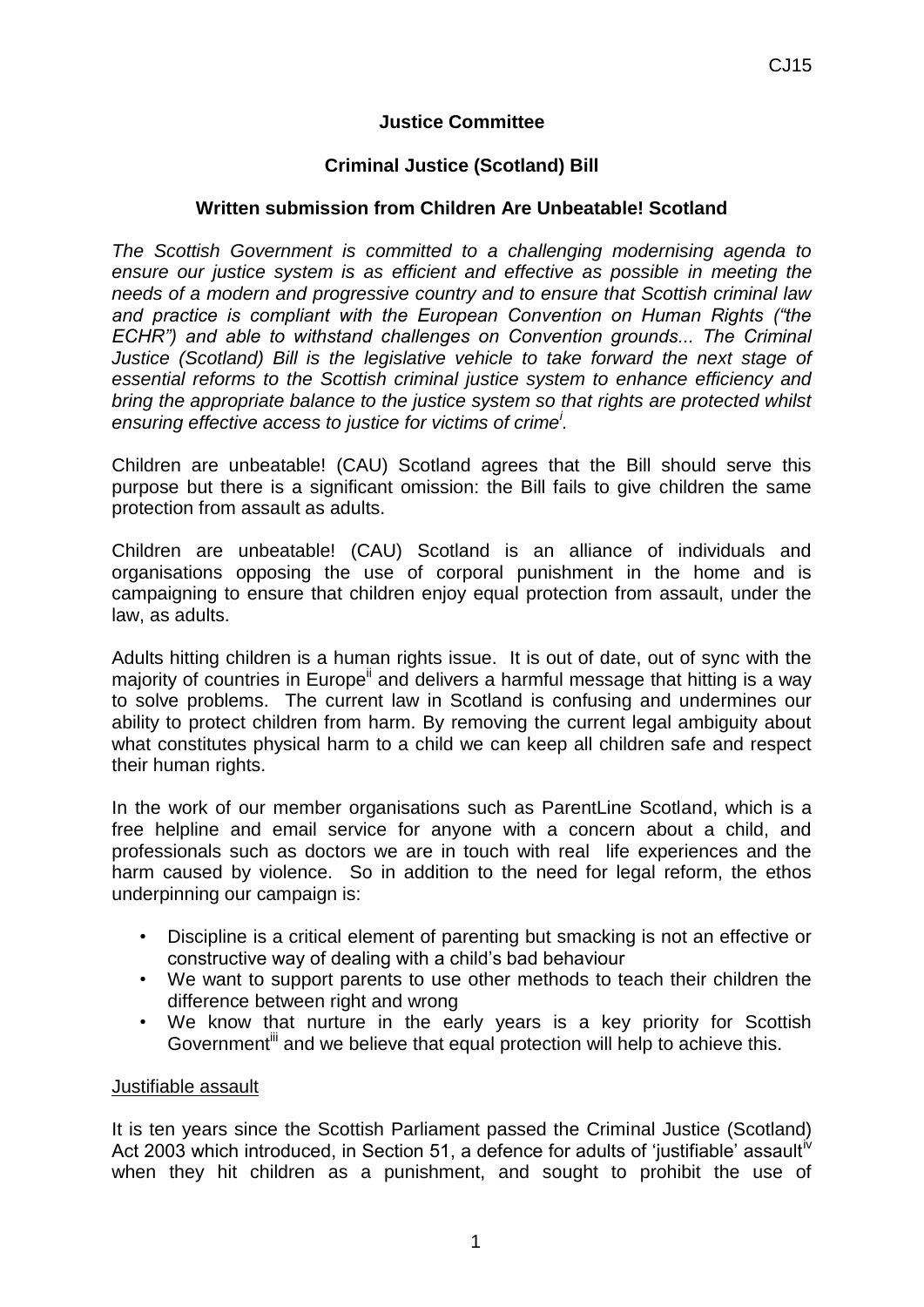implements, blows to the head and shaking<sup>v</sup>. Despite promises to mount a public information campaign and to monitor the use of the law, there has been little activity on this matter in the last ten years.

Section 51 undermines the Scottish Government's ambition for 'Scotland to be the best place in the world for children to grow up'. That ambition is unrealistic as long as the law justifies the assault of children and they are treated differently in law and in practice from adults. As it was the Criminal Justice (Scotland) Act 2003 that justified this defence, we feel that this Criminal Justice Bill is an appropriate vehicle to remove this defence. Simple legal reform will send a clear message that hitting children is as unacceptable and unlawful as hitting anyone else. CAU is concerned that there is no evidence that the law is working effectively which is another reason to listen to the UN and take action now. There would be no financial cost involved in the removal of section 51.

The existence of Section 51for ten years contradicts other policies. Although it supports 'tough action to punish those who break the law and invests in work to tackle the causes of violence  $\frac{v_i}{v}$  it refuses to change the law on hitting children. In practice there is a real potential for conflict as the oath of Scotland's new National Police Force, operational since 1st April 2013, states "I, do solemnly, sincerely and truly declare and affirm that I will faithfully discharge the duties of the office of constable with fairness, integrity, diligence and impartiality, and that I will uphold fundamental human rights and accord equal respect to all people, according to law."vii

In the Scottish Government's recent response to the Universal Periodic Review it was stated that *" that the existing law provides the right protection of children and young people"* and that there are *"no plans to change this approach"*. However the description given of the existing law was incorrect, stating that *"it is already illegal to punish children by shaking or hitting them."viii* Although S51 of the Criminal Justice (Scotland) Act 2003 prohibits the administration of blows to a child's head, the shaking of a child and the use of an implement in the chastisement of a child, it does not make it illegal to punish children by hitting them. This emphasises the confusion caused by the complexities of the current law.

We believe that children need and deserve at least equal protection in all circumstances as adults. In this particular situation children do not currently have even equal protection to adults.

It is now time that the law on hitting children is consistent with international human rights law.

#### Positive parenting

We welcome the Scottish Government's commitment to supporting alternative ways for parents to raise children, including positive parenting<sup>ix</sup>. We would, however, like to see this translate into a more meaningful commitment. Along with the removal of the defence of justifiable assault we would like to see reporting requirements on local authorities, to see what they have done to promote positive parenting in their area, and a concurrent evaluation of the impact of this.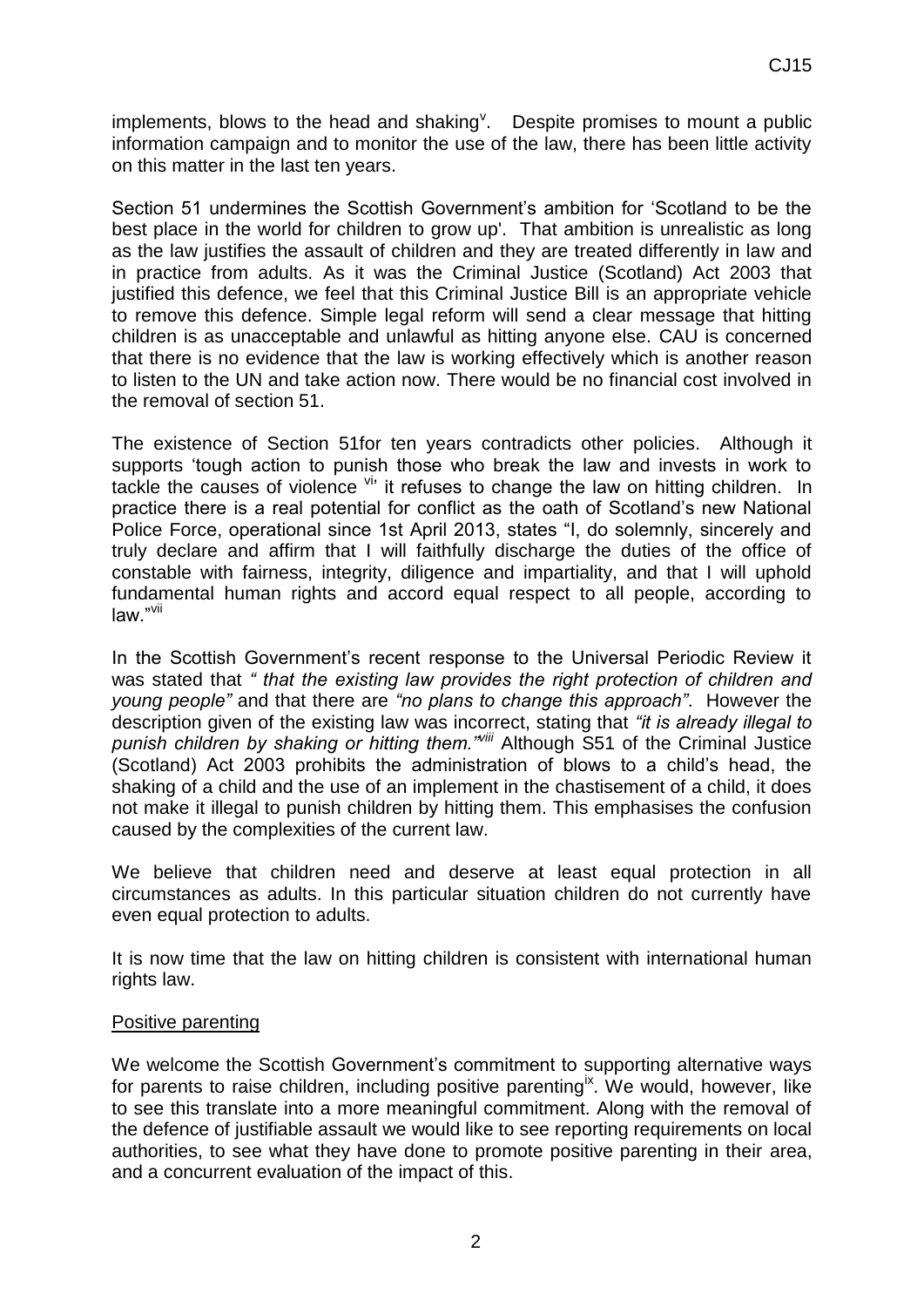We welcome the new section 51, and would expect the police and other relevant agencies to take the best interests of the child into account when deciding whether to prosecute a parent who has hit their child. We feel strongly that a removal of the defence of justifiable assault should not lead to disproportionate responses or parents unnecessarily being criminalised. We are, however, very clear that in cases where there is criminal injury we do support criminal sanctions. We believe that in cases where no serious injury is inflicted there may still be a need for some form of follow up, and consideration should be given to what these supports and/or sanctions should entail.

## International example

In the European Union, 17 States have achieved full prohibition and a further six are moving towards full prohibition. Just five states have yet to commit to law reform: the UK, Belgium, France, Ireland and Malta. Nineteen countries in Europe now give children equal protection: Austria (1989), Bulgaria (2000), Croatia (1999), Cyprus (1994), Denmark (1997), Finland (1983), Germany (2000), Greece (2006), Hungary (2004), Iceland (2003), Italy (1996 by supreme court ruling), Latvia (1998), Netherlands (2007), Norway (1987), Portugal (2007), Romania (2004), Spain (2007), Sweden (1979) and Ukraine (2004).

The UN has repeatedly recommended that the UK and Scotland change its laws:

- In 2008 when assessing the UK's compliance with the Convention on the Elimination of All Forms of Discrimination against Women, the UN Committee on the Elimination of Discrimination against Women "further recommends that the State party include in its legislation the prohibition of corporal punishment of children in the home." A further Hearing on UK compliance took place in July 2013, and the physical punishment of children was discussed. Concluding observations stated: 'The Committee further recalls its previous concluding observations (A/63/38, paras. 280 and 281) and is concerned that corporal punishment remains lawful in the home. The Committee urges the State party to… Revise its legislation to prohibit corporal punishment of children in the home.'
- In October 2008, the United Nations Committee on the Rights of the Child stated in its concluding observations on the UK: "The Committee is concerned at the failure of State party to explicitly prohibit all corporal punishment in the home and emphasises its view that the existence of any defence in cases of corporal punishment of children does not comply with the principles and provisions of the Convention, since it would suggest that some forms of corporal punishment are acceptable." In June 2006, the United Nations Committee on the Rights of the Child said that giving children equal protection from assault is "an immediate and unqualified obligation" under the Convention on the Rights of the Child (UNCRC).
- In May 2009, when assessing UK compliance with the UN Convention on Economic, Social and Cultural Rights 'The Committee reiterated its recommendation that physical punishment of children in the home be prohibited by law".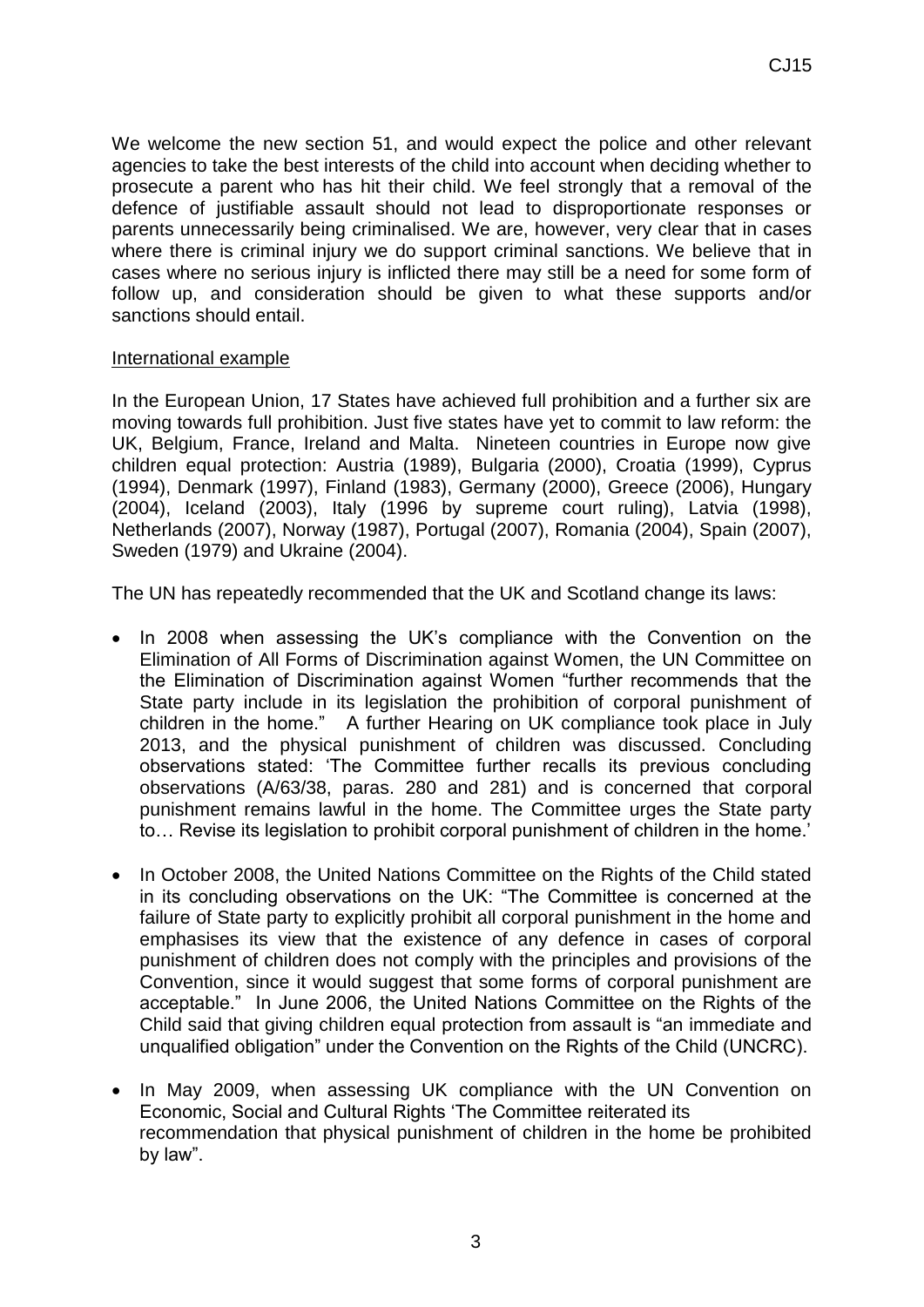- In May 2012 the UK's human rights record was examined by the UN Human Rights Council and Sweden, Finland, Norway and Hungary recommended that the UK must ensure the freedom of children from corporal punishment, in accordance with the UNCRC .
- In May 2013, the UN Committee Against Torture examined the UK's, including Scotland's, compliance with the Convention against Torture and Other Cruel, Inhuman or Degrading Treatment or Punishment. In its Concluding Observations, published on 31st May 2013, the Committee urged prohibition of physical punishment of children by adults: "The Committee takes note of amendments to legislation in England, Wales, Scotland and Northern Ireland, which limit the application of the defence of "reasonable punishment" (or "justifiable assault" in Scotland), but remains concerned that some forms of corporal punishment are still legally permissible in the home for parents and those in loco parentis. In addition, it expresses concern that corporal punishment is lawful in the home, schools and alternative care settings in almost all overseas territories and crown dependencies. The Committee recommends that the State party prohibits corporal punishment of children in all settings in Metropolitan territory, Crown Dependencies and Overseas Territories, repealing all legal defences currently in place, and further promote positive non-violent forms of discipline via public campaigns as an alternative to corporal punishment."

#### **Conclusion**

The case for legal reform has already been successfully made in many countries to change the law on physical punishment. It is extremely disappointing that Scotland has failed to learn from their example. Currently Section 51 of the Criminal Justice (Scotland) Act provides parents/carers with a "justifiable assault" defence if they hit a child as a punishment. It is bizarre that the law should permit and define "justifiable assault" on any human being. CAU urges the committee to consider the issue of physical punishment and the adult defence of 'justifiable assault'. If the opportunity presented by this Bill is not utilised to repeal this defence, Scotland cannot claim to be the best place for children to grow up.

By amending the law and removing this defence, the human rights of children will be respected and protected. Children should have the same legal protection from violence as adults currently enjoy.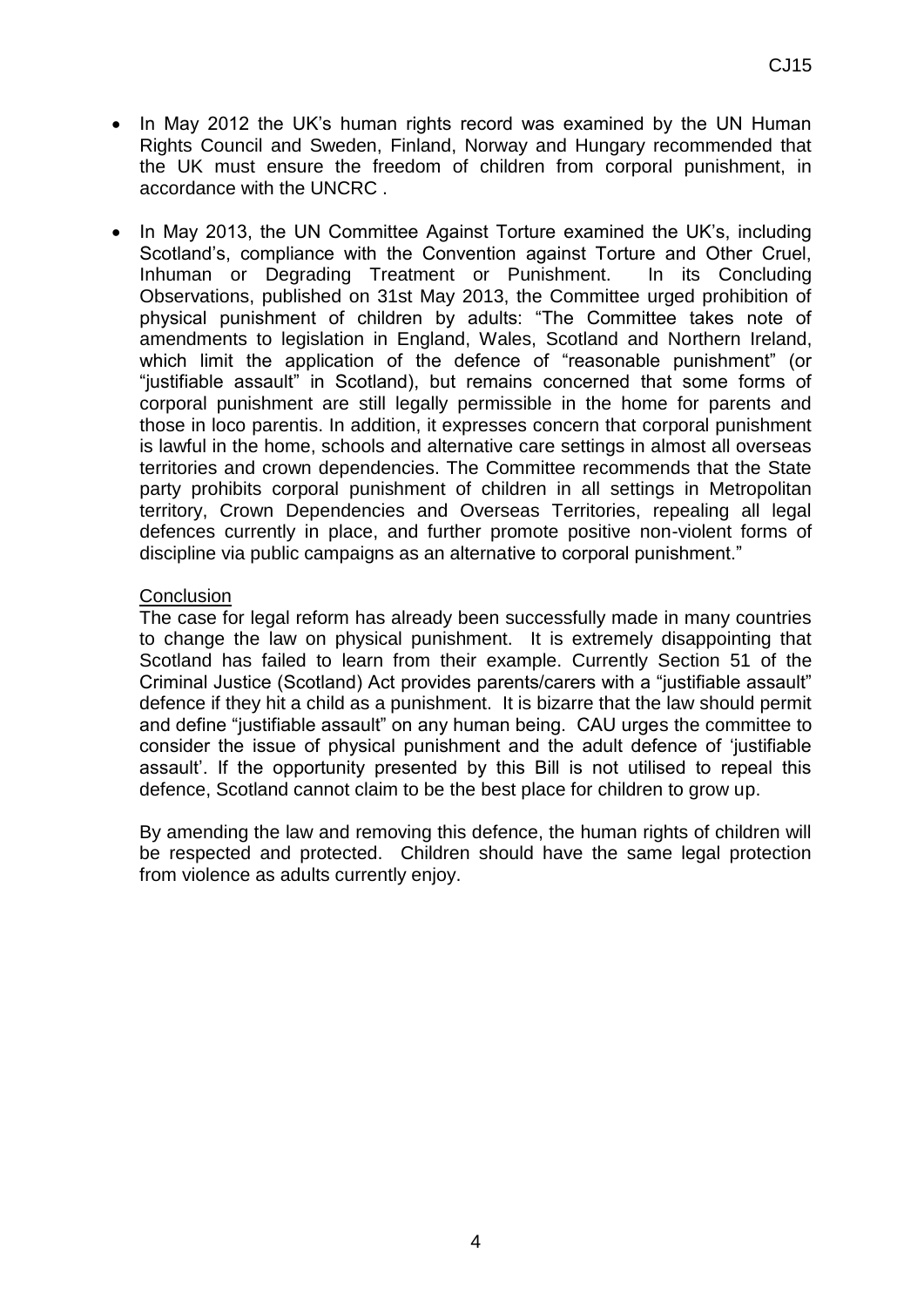### Appendix 1 - Evidence

The extent and use of physical punishment in Scotland is not well understood. The investigation into child abuse and neglect in the Western Isles was published in  $2005<sup>x</sup>$  and is instructive about the use and effect of physical punishment in one home. The Social Work Inspection Agency concluded that "...the children were subjected to physical abuse throughout their childhood until their removal from home. Some of the physical injuries to the children were caused by overchastisement by Mr A. Once in England and twice in Eilean Siar he admitted at the time to losing his temper and/or causing an injury. In a later statement to police he said: 'I did have a temper…like anybody I became aggressive, shouting and shaking…if I had to smack them I would smack them, but I'm heavy handed …on the legs…bruising…'

The Report went on to point out: "We recognise that during the period when these physical injuries to the children occurred, common law entitled someone with parental responsibilities and rights relating to a child and someone with care and control of a child to physically punish the child. It entitled parents to use force to discipline their children provided their actions could be justified in court as 'reasonable chastisement'. Section 51 of the Criminal Justice (Scotland) Act 2003 set out to clarify the law relating to the physical punishment of children. The 2003 Act specifically prohibited blows to the head, shaking and the use of an implement."

"However, in all other cases the defence of 'reasonable chastisement' remains and the onus is on the prosecutor to prove that the punishment went beyond this. Mr and Mrs A were, and still would be, legally entitled to physically punish the children and if prosecuted could have claimed a defence of 'reasonable chastisement'. While there is evidence that professionals, particularly in England, did encourage Mr and Mrs A to use more positive methods of discipline, they could not legally prevent them from using physical punishment." (para 80, Ibid)

A study of the ChildLine database by the Centre for Research on Families and Relationships at Edinburgh University found alarming levels of violence reported in calls from children suffering physical abuse. Children tell of physical assaults that are frequent, brutal and sadistic. Whilst they use many terms to describe the nature of their abuse including smacking, slapping and hitting, they more commonly discuss it in terms of 'being battered', 'beaten', 'hammered', 'punched', 'kicked' and so on. Children often talk about having marks, bruises and abrasions after assaults and some children talk about being kept off school until their bruises are healed.

Children subjected to corporal punishment have been shown to be more likely than others to be aggressive to siblings; to bully other children at school; to take part in aggressively anti-social behaviour in adolescence; to be violent to their spouses and their own children and to commit violent crimes $x$ .

Children and parents alike tell us that they do not like physical punishment, and that it doesn't work<sup>xii</sup>. The intention of law change would not be to criminalise parents, but to help them understand that physical punishment is unacceptable. In conjunction with this law change we would want to see support for parents to use other methods of discipline and approaches to parenting.